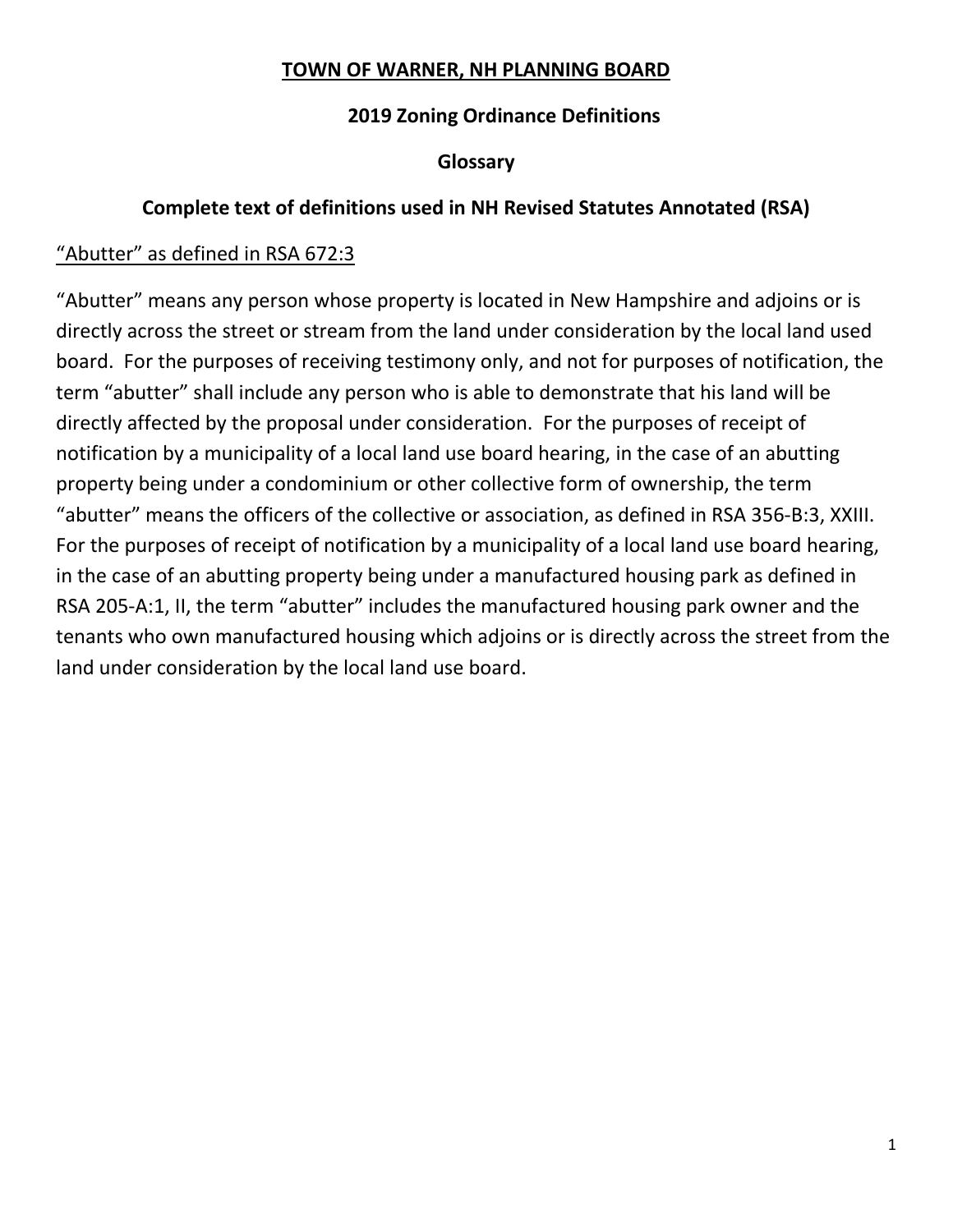# **2019 Zoning Ordinance Definition – Glossary - Complete text of definitions used in NH Revised Statutes Annotated (RSA) – (Continued)**

#### "Agriculture" as defined in RSA 21:34-a, II

The words "agriculture" and "farming" mean all operations of a farm, including:

(a)(1) The cultivation, conservation, and tillage of soil.

 (2) The storage, use of, and spreading of commercial fertilizer, lime, wood ash, sawdust, compost, animal manure, septage, and, where permitted by municipal and state rules and regulations, other lawful soil amendments.

(3) The use and application of agricultural chemicals.

 (4) The raising and sale of livestock which shall include but not be limited to all beef and dairy cattle, steer, oxen, goats, sheep, swine, horses, mules or other equidae, as well as domesticated strains of buffalo, bison, llamas, alpacas, emus, ostriches, poultry, rabbits , yaks, elk, (Cervus canadensis), fallow deer (Dama dama), red deer (Cervus elephus), and reindeer (Rangifer tarandus).

 (5) The breeding, boarding, raising, training, riding instruction, and selling of equines.

 (6) The commercial raising, harvesting, and sale of fresh water fish, or other aquaculture products.

(7) The raising, breeding, or sale of poultry or game birds.

(8) The raising of bees.

(9) The raising, breeding, or sale of domesticated strains of fur-bearing animals.

(10) The production of greenhouse crops.

 (11) The production, cultivation, growing, harvesting, and sale of agricultural, floricultural, viticultural, forestry, or horticultural crops, including, but not limited to, berries, herbs, honey, maple syrup, fruit, vegetables, tree fruit, grapes, flowers, seeds, grasses, nursery stock, sod, trees and tree products, Christmas trees grown as part of a commercial Christmas tree operation, trees grown for short tree rotation tree fiber, compost, or any other plant that can be legally grown and harvested extensively for profit or subsistence.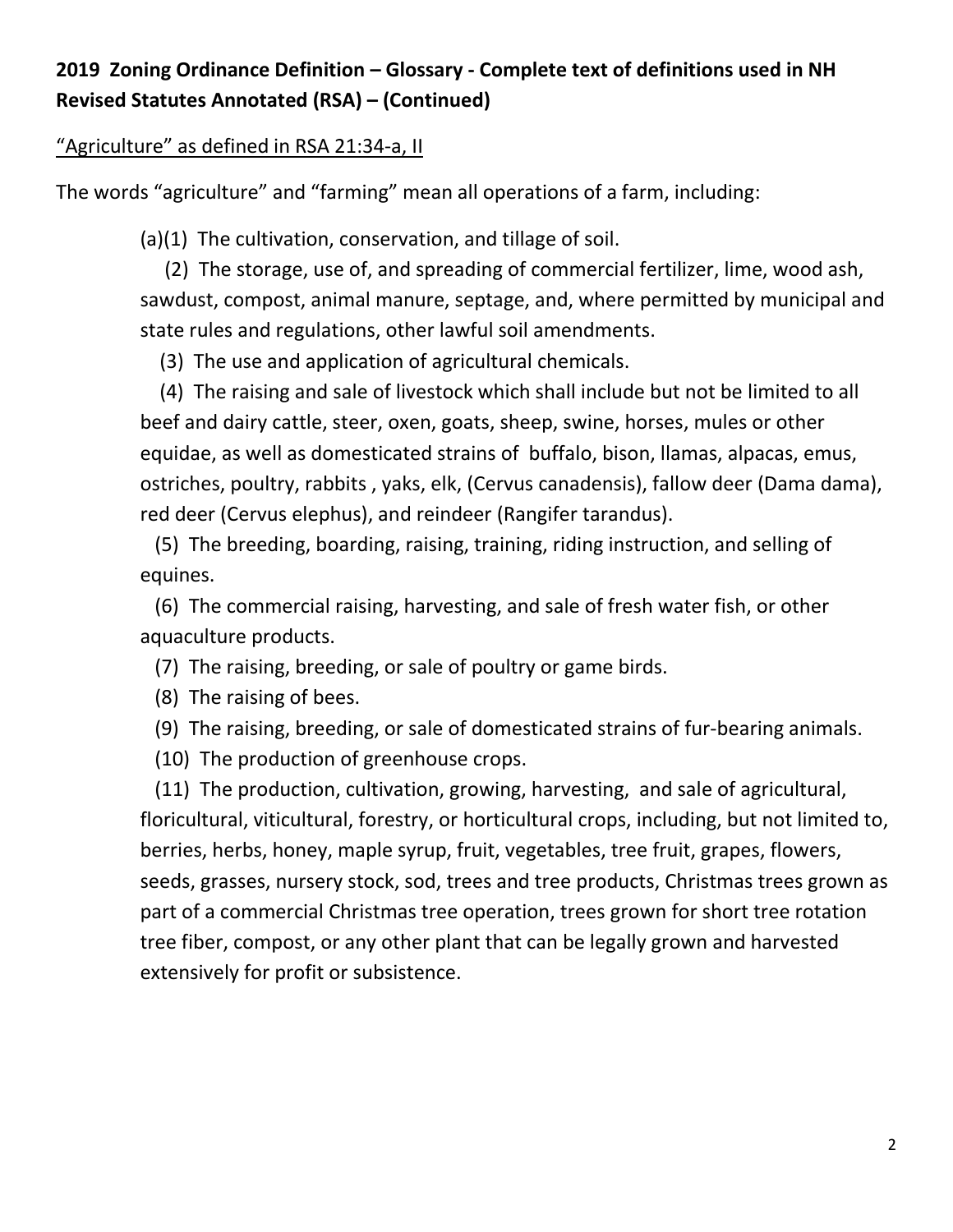# **2019 Zoning Ordinance Definitions - Glossary - Complete text of definitions used in NH Revised Statutes Annotated (RSA) – (Continued)**

## "Agriculture" as defined in RSA 21:34-a, II (Continued)

(b) Any practice on the farm incident to, or in conjunction with such farming operation, including, but not necessarily restricted to:

(1) Preparation for market, delivery to storage or to market, or to carriers for transportation to market of any products or materials from the farm.

(2) The transportation to the farm of supplies and materials.

- (3) The transportation of farm workers.
- (4) Forestry or lumbering operations.

(5) The marketing or selling at wholesale or retail, of any products from the farm, on-site and off-site, where not prohibited by local regulations. Marketing includes agritourism, which means attracting visitors to a farm to attend events and activities that are accessory uses to the primary farm operation, including, but not limited to, eating a meal, making overnight stays, enjoyment of the farm environment, education about farming operations, or active involvement in the activity of the farm.

(6) Irrigation of growing crops from private water supplies or public water supplies where not prohibited by state or local rule or regulation.

(7) The use of dogs for herding, working, or guarding livestock, as defined in RSA 21:34-a, II(a)(4)

(8) The production and storage of compost and materials necessary to produce compost, whether such materials originate, in whole or in part, from the operations of the farm.

## "Person" as defined in RSA 21: 9

NH RSA 21:9 Person – The word "person" may be extended and be applied to bodies corporate and politic as well as to individuals.